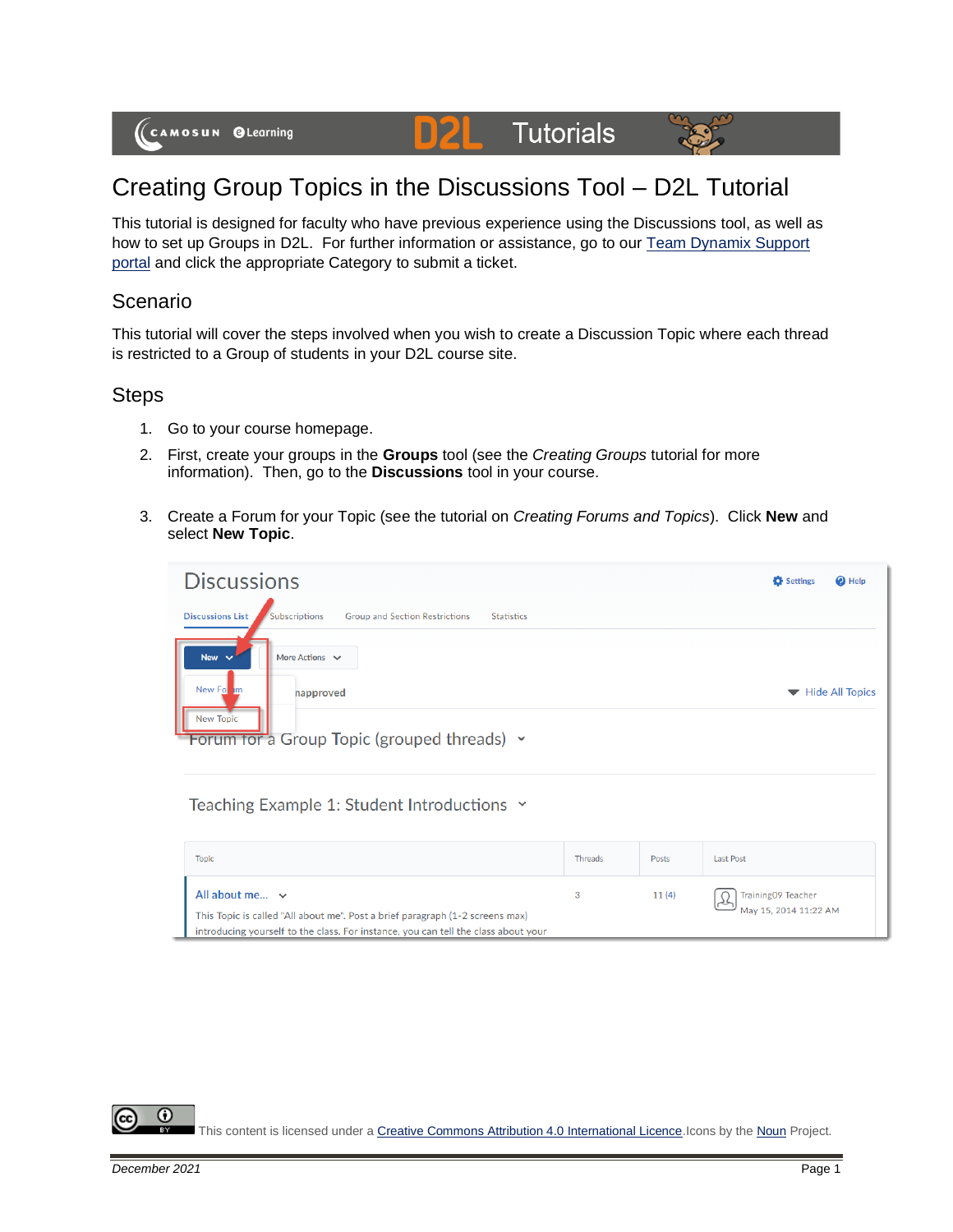4. Select a Forum from the Forum drop-down where your Topic will reside. Then, under Topic Type, select **Group or section topic, everyone can access this topic but students only see threads from their own group or section**. Select the **Group Category** you wish to be attached to this Topic (remember, you have to set up Groups first!). Add a Title and customize your Topic as appropriate. Click **Save and Close**.

| <b>New Topic</b>                                                                                                                                         |
|----------------------------------------------------------------------------------------------------------------------------------------------------------|
| <b>Restrictions</b><br><b>Properties</b><br>Assessment<br>Objectives                                                                                     |
| New Topic Details                                                                                                                                        |
| Forum <sup>*</sup><br>[New Forum] @<br>Forum for a Group Topic (grouped threads)<br>$\checkmark$                                                         |
| <b>Topic Type</b><br>en topic, everyone can access this topic and its contents                                                                           |
| Group or section topic, everyone can access this topic but students only see threads from their own group or section<br><b>Group or Section Category</b> |
| <b>Event Timeline Hazard Selection</b><br>$\checkmark$<br><b>Event Timeline Hazard Selection</b>                                                         |
| Title*<br>Group Topic Sign-up<br><b>Group Work</b>                                                                                                       |
| Self enrolment for articles<br><b>Description</b>                                                                                                        |
| $=$<br>$\mathcal{Q}$<br>n<br>Font Family<br>Size<br>Daragraph<br>$\sim$<br><b>Save and Close</b><br><b>Save and New</b><br>Save<br>Cancel                |

 $\odot$ (cc) This content is licensed under [a Creative Commons Attribution 4.0 International Licence.I](https://creativecommons.org/licenses/by/4.0/)cons by th[e Noun](https://creativecommons.org/website-icons/) Project. вy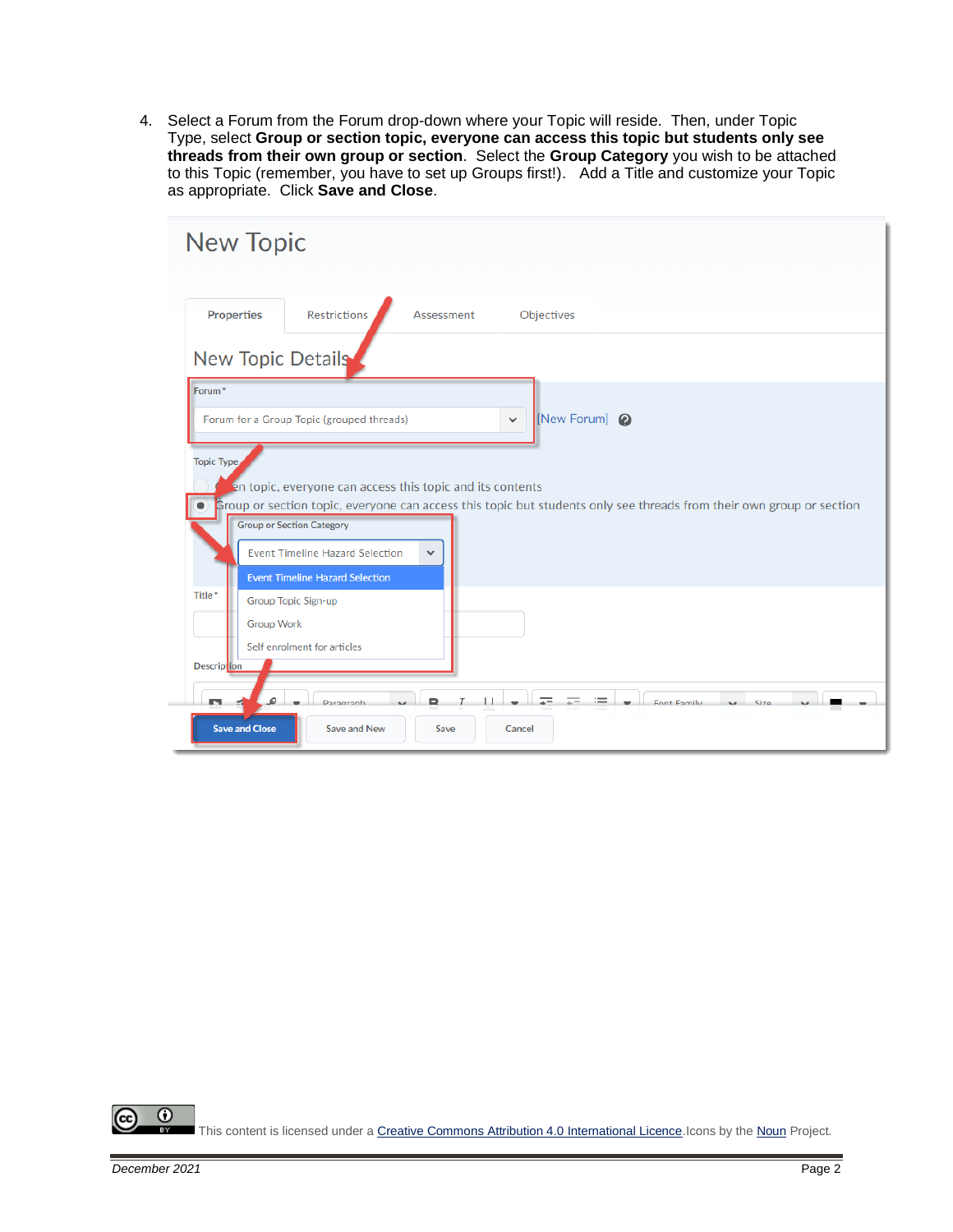5. To see how this looks to you, as an instructor, click on the Topic title. Note that you can Filter what you see by Groups.



If you click on **Start a New Thread**, you can click the **Select a Group** drop-down menu to decide which group to post a Thread to, or choose to post to **All Groups**.



This content is licensed under [a Creative Commons Attribution 4.0 International Licence.I](https://creativecommons.org/licenses/by/4.0/)cons by th[e Noun](https://creativecommons.org/website-icons/) Project.

 $^\copyright$ 

(cc